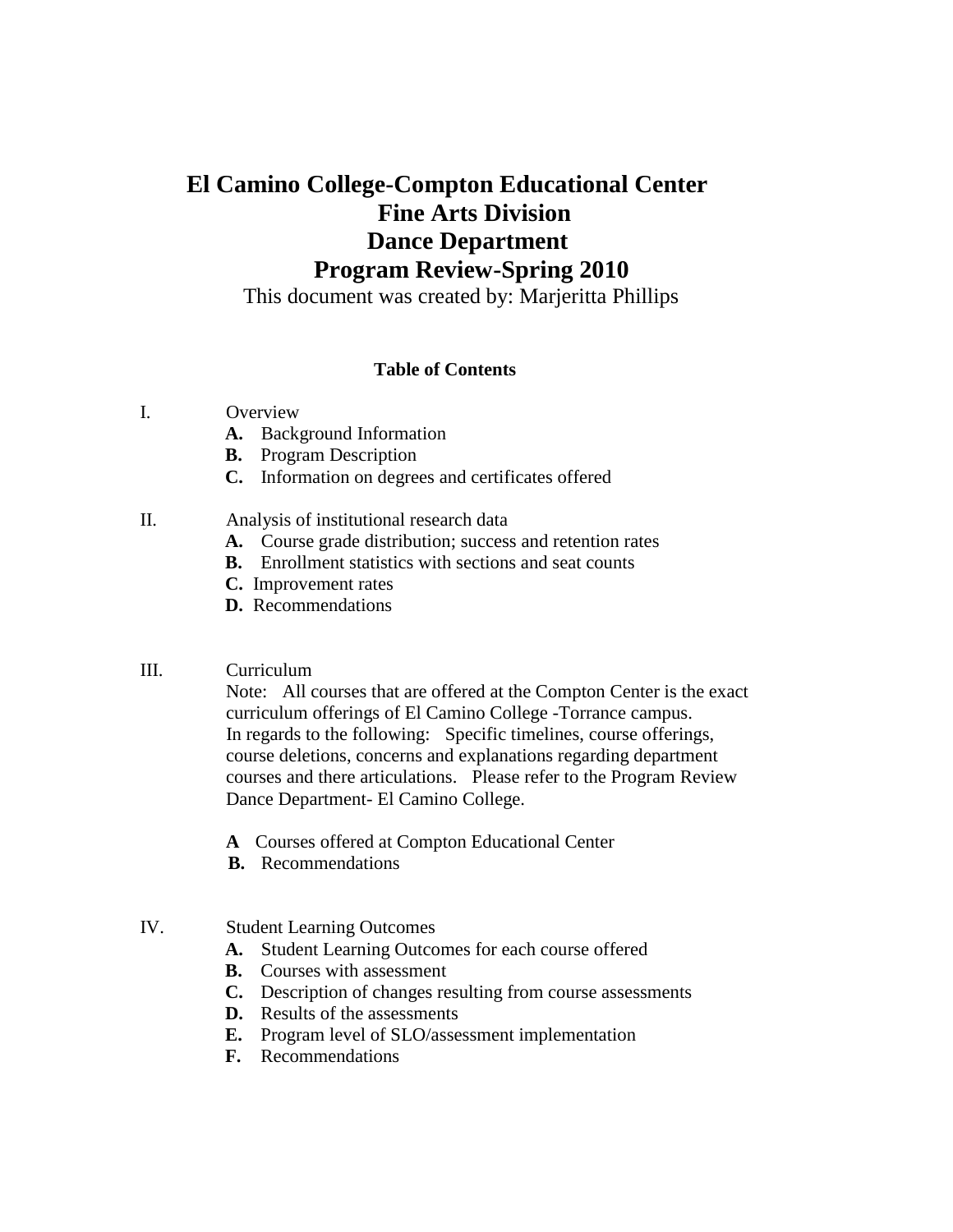- V. Facilities, Equipment, and Technology
	- **A.** Facility, Equipment and Technology used by the department
	- **B.** Adequacy and currency of the facility, equipment and technology
	- **C.** Immediate needs of the facility, equipment and technology
	- **D.** Projected needs of this and future facilities
- VI. Staffing
	- **A.** Current Staffing
	- **B.** Department current needs
	- **C.** Department future needs
	- **D.** Recommendations
- VII. Planning
	- **A.** Internal and external changes or trends impacting program in the next five years
	- **B.** Direction of the program in the next five years
	- **C.** Inquiries to assist and ensure the success of student learning and the longevity of the Dance Department at the Compton **Center** 
		- 1. Where is the department now?
		- 2. Where does the department want to be in five years?
		- 3. What does the department need to get there?

The ECC Full-time faculty has been in total support of the Dance Department at the Compton Center. We have collaborated on the construction of SLO"s and have brainstormed on issues pertinent to dance education and curriculum and the future of the dance program at the Compton Education Center. In addition there is an ongoing collaboration of development and concepts on how both campuses can improve dance education for a better learning experience for our students and for us as educators.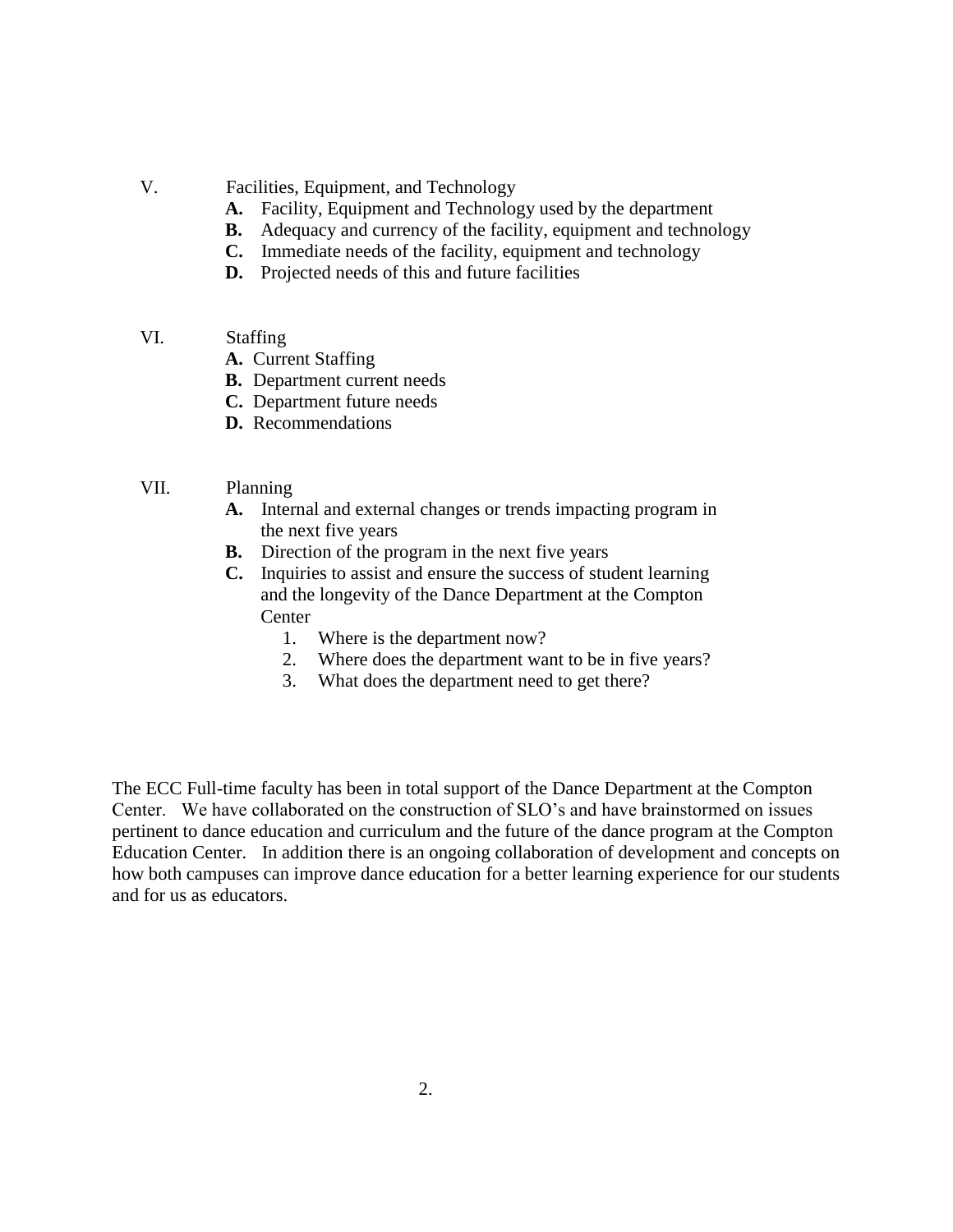#### **I. Background Information**

El Camino College- Compton Educational Center- Dance Department came in to existence in August 2006. The partnership came into being due to fiscal management problems that needed to be rectified at Compton Community College . Due the discrepancies that were found by FCMAT and ACCJC , Compton Community College, based on fiscal management non-compliance , Compton Community College lost their accreditation and the partnership was merge between Compton Community College District and El Camino Community College. Prior to the partnership there was a Program Review in place in the Dance Department at the institution ( CCC) that was based on a five year plan.

### **II. Program Description**

The Dance Department at El Camino College- Compton Educational Center, serves the learning community of the Compton Community College District, which consist of the following cities: Compton, Carson, Lynwood, Paramount, Willowbrook District and Northern Long Beach. The Compton Educational Center -Dance Department offers the same curriculum that El Camino College"s Dance Department offers (shared curriculum). Due to limited staffing, the Compton Educational Center only offers the following courses at this time: Dance Appreciation, Ballet, Modern Dance, Jazz Dance, Beginning Dance, Pilates Mat, Tap

Dance, Latin Social Dance, African Dance, Dance Ensemble, Choreography, Improvisation, Flamenco Dance.

Our students come from diverse ethnic and social backgrounds, as well as, varied socio-economic backgrounds.

Since the 2006 partnership with El Camino College- Compton Educational Center -Dance Department has been able to maintain high standards in dance education and dance techniques that fosters an atmosphere of self development and creativity. During the academic school year we present a series of dance workshops ranging from Ballet to Hip-hop. Each fall we host a African Drum and Dance Conference. The conference presenters come from as far as New York, Canada and West Africa. Courses offered: Ballet, Modern Dance, Jazz Dance, Belly Dancing, Katherine Dunham Technique, and variety of African Dance technique from Nigeria, Cameroon, Congo Senegal and Guinea West Africa. Monies are raised by the Dance Department and outside donations to be able to present this rewarding dance experience for our students and the learning community. "Dance at the Center "as we call it, during the Spring semester invite high school and middle school students to participate in a dance weekend-which starts on Friday and concludes on Saturday culminating into a student concert at the end of the weekend workshop.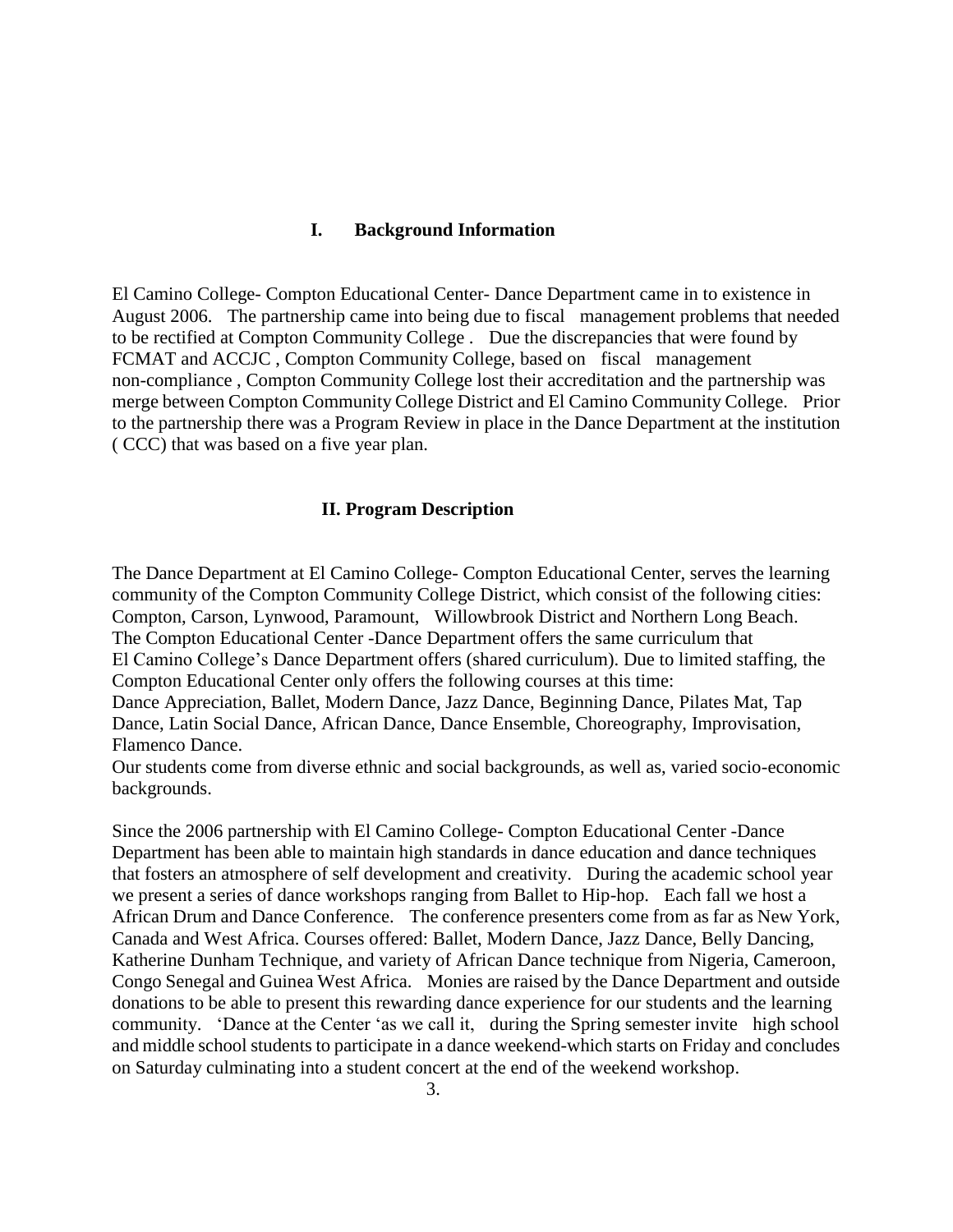### **III. Analysis of institutional research data**

El Camino College-Compton Educational Center's Dance Department serves a culturally diverse community. The statistics of the attending students in the Dance Department are as follows to date ( 2009-2010): 50% of the students are of African diaspora, 45% is of Latin decent, 5% are of other cultural decent such as Pacific Islanders, Asian and Middle Eastern, Native American etc. The Dance Department offers dance classes (utilizing the courses and course outlines and SLO"s that El Camino College offers) such as:Classical Ballet ,Modern Dance, Jazz Dance, Tap Dance, Latin Social Dance ( we have a Latin Social Dance Club on the Compton campus) African Dance, Dance Appreciation, Flamenco, Dance History 20<sup>th</sup> Century and Pilates Mat, Choreography, Improvisation, Concert Dance Ensemble, Dance Ensemble Workshop.

The Dance Department since 2006 has increased its enrollment by 45% ( 2006- 2010). Enrollment began to decline in 2005 due to reports of lost of accreditation. This increase is due to resurgence in accountability and community trust. The Dance Department at El Camino-Compton Educational Center is dedicated to providing for the students a quality dance arts education that can best suit the needs of the students, community and Compton Community District.

Statement: Due to the state of affairs, the previous Program Planning Review is insignificant, therefore this review will focus only on the Fall semesters of following years: 2006,2007, 2008, 2009.

# 1.2 **Course Grade Distribution and Success /Retention Rates Fall 2006-Fall 2009**

| Course      | A              | B            | C                       | CR           | D            | F            |              | NC           | DR           | W                | Total       | Success | Retention |
|-------------|----------------|--------------|-------------------------|--------------|--------------|--------------|--------------|--------------|--------------|------------------|-------------|---------|-----------|
|             |                |              |                         |              |              |              |              |              |              |                  | Grades      | Rate    | Rate      |
|             |                |              |                         |              |              |              |              |              |              |                  |             |         |           |
| Danc-1      | 17             | 5            | 7                       | $\mathbf{0}$ | $\mathbf{0}$ | $\mathbf{0}$ | $\mathbf{0}$ | $\mathbf{0}$ | $\mathbf{0}$ | 19               | 48          | 60.4%   | 60.4%     |
|             | 35.4%          | 10.4%        | 14.6%                   | $0.0\%$      | $0.0\%$      | $0.0\%$      | $0.0\%$      | $0.0\%$      | $0.0\%$      | 36.6%            |             |         |           |
| Danc-16AB   | 3              | 8            |                         | $\mathbf{0}$ | $\mathbf{0}$ | $\mathbf{0}$ | $\mathbf{0}$ | $\mathbf{0}$ | $\mathbf{0}$ |                  | 13          | 92.3%   | 92.3%     |
|             | 23.1%          | 61.5%        | 7.7%                    | $0.0\%$      | $0.0\%$      | $0.0\%$      | $0.0\%$      | $0.0\%$      | $0.0\%$      | 6.3%             |             |         |           |
| Danc-22AB   | 3              | 7            | $\overline{\mathbf{4}}$ | $\mathbf{0}$ |              | $\mathbf 0$  | $\mathbf{0}$ | $\mathbf{0}$ | $\mathbf 0$  |                  | 16          | 87.5%   | 93.8%     |
|             | 18.8%          | 43.8%        | 25.0%                   | 0            | 6.3%         | $\mathbf{0}$ | $\mathbf{0}$ | $\mathbf{0}$ | $\mathbf{0}$ |                  |             |         |           |
| Danc-23ABCD |                | $\mathbf{0}$ | $\mathbf{0}$            | $\bf{0}$     | $\mathbf{0}$ | $\mathbf{0}$ | $\mathbf{0}$ | $\mathbf{0}$ | $\mathbf{0}$ | $\mathbf{0}$     |             | 100%    | 100%      |
|             | 100%           | $\bf{0}$     | $\mathbf{0}$            | $\mathbf{0}$ | $\mathbf{0}$ | $\mathbf{0}$ | $\bf{0}$     | $\mathbf{0}$ | $\mathbf{0}$ | $\bf{0}$         | $\mathbf 0$ |         |           |
| Danc-42AB   | $\overline{4}$ |              | 11                      | $\mathbf{0}$ | $\mathbf{0}$ | $\mathbf{0}$ | $\mathbf{0}$ | $\mathbf{0}$ | $\mathbf{0}$ | $\boldsymbol{0}$ | 16          | 100%    | 100%      |

### **Fall 2006**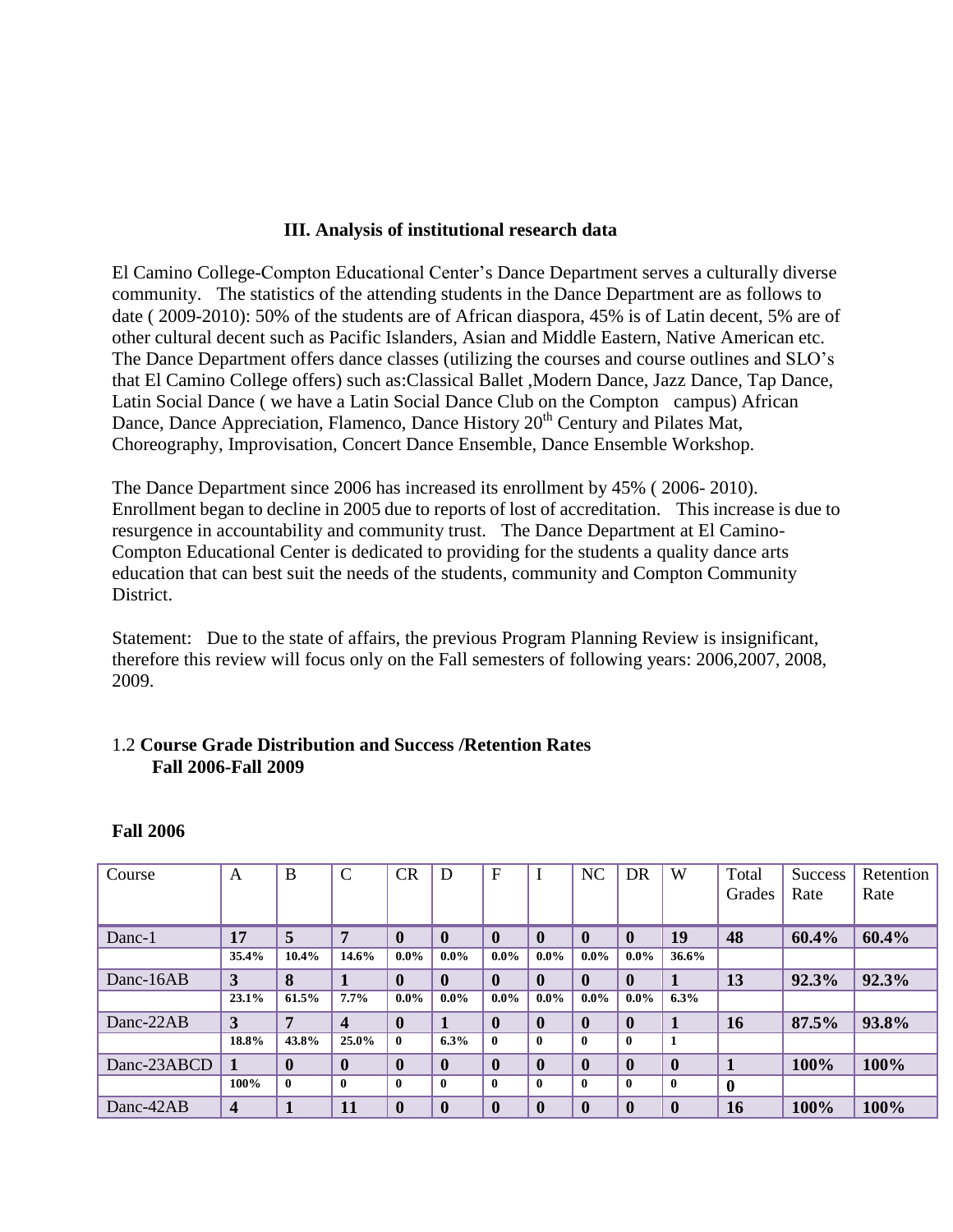| Danc-42 con't   | 25.0% | 6.3%        | 68.8%        | $0.0\%$          | $0.0\%$      | $0.0\%$          | $0.0\%$      | $0.0\%$      | $0.0\%$      | $0.0\%$      |     |       |       |
|-----------------|-------|-------------|--------------|------------------|--------------|------------------|--------------|--------------|--------------|--------------|-----|-------|-------|
| Danc-43ABCD     |       | $\bf{0}$    | $\mathbf{0}$ | $\bf{0}$         | $\mathbf{0}$ | $\bf{0}$         | $\mathbf{0}$ | $\mathbf{0}$ | $\mathbf{0}$ | $\mathbf{0}$ |     | 100%  | 100%  |
|                 | 100%  | $\mathbf 0$ | $\mathbf{0}$ | $\mathbf{0}$     | $\mathbf{0}$ | $\mathbf{0}$     | $\mathbf{0}$ | $\mathbf{0}$ | $\mathbf{0}$ | $\mathbf{0}$ |     |       |       |
| DANC-Total      | 29    | 21          | 23           | $\boldsymbol{0}$ |              | $\boldsymbol{0}$ | $\mathbf{0}$ | $\mathbf{0}$ | $\mathbf{0}$ | 21           | 95  | 76.8% | 77.9% |
| /Average        |       |             |              |                  |              |                  |              |              |              |              |     |       |       |
|                 | 30.5% | 22.1%       | 24.2%        | $0.0\%$          | 1.1%         | $0.0\%$          | $0.0\%$      | $0.0\%$      | $0.0\%$      | 22.1%        |     |       |       |
| <b>DIVISION</b> | 169   | 133         | 106          | $\mathbf{0}$     | 26           | 16               | 10           | $\mathbf{0}$ | $\mathbf{0}$ | 221          | 168 | 59.9% | 67.5% |
| Total/Average   |       |             |              |                  |              |                  |              |              |              |              |     |       |       |
|                 | 76.5% | 60.2%       | 48.0%        | $0.0\%$          | 11.8%        | 7.2%             | 4.5%         | $0.0\%$      | $0.0\%$      | 32.5%        |     |       |       |
| Center          | 1,531 | 1,333       | 1,093        | 364              | 393          | 323              | 100          | 141          | $\mathbf{0}$ | 2,281        |     | 57.2% | 69.8% |
| Total/Average   |       |             |              |                  |              |                  |              |              |              |              |     |       |       |
|                 | 20.3% | 17.6%       | $14.5\%$     | 4.8%             | 5.2%         | 4.3%             | 1.3%         | 1.9%         | 0.0          | 30.2%        |     |       |       |

# **Fall 2007**

| 3<br>32<br>40<br>$\overline{0}$<br>$\overline{4}$<br>$\overline{0}$<br>$\overline{0}$<br>$\overline{0}$<br>14<br>$\overline{4}$<br>Danc-1<br>41.2%<br>33.0%<br>0%<br>3.1%<br>14.4%<br>0%<br>4.1%<br>0%<br>0%<br>4.1%<br>5<br>8<br>$\overline{0}$<br>$\overline{0}$<br>$\overline{0}$<br>$\overline{0}$<br>$\overline{0}$<br>$\overline{0}$<br>Danc-16AB<br>6<br>30.0%<br>40.0%<br>25.0%<br>0%<br>0%<br>0%<br>0%<br>0%<br>0%<br>5.0%<br>$\overline{0}$<br>$\overline{0}$<br>$\overline{0}$<br>Danc-19AB<br>$\overline{4}$<br>$\overline{2}$<br>$\overline{0}$<br>$\overline{0}$<br>$\mathbf{1}$ | 97<br>58.8%<br>20<br>95.0%<br>9<br>77.8%<br>12<br>50.0% |
|------------------------------------------------------------------------------------------------------------------------------------------------------------------------------------------------------------------------------------------------------------------------------------------------------------------------------------------------------------------------------------------------------------------------------------------------------------------------------------------------------------------------------------------------------------------------------------------------|---------------------------------------------------------|
|                                                                                                                                                                                                                                                                                                                                                                                                                                                                                                                                                                                                |                                                         |
|                                                                                                                                                                                                                                                                                                                                                                                                                                                                                                                                                                                                |                                                         |
|                                                                                                                                                                                                                                                                                                                                                                                                                                                                                                                                                                                                |                                                         |
|                                                                                                                                                                                                                                                                                                                                                                                                                                                                                                                                                                                                |                                                         |
|                                                                                                                                                                                                                                                                                                                                                                                                                                                                                                                                                                                                |                                                         |
| 22.2%<br>11.1%<br>44.4%<br>0%<br>11.1%<br>0%<br>0%<br>0%<br>11.1%<br>0%                                                                                                                                                                                                                                                                                                                                                                                                                                                                                                                        |                                                         |
| 5<br>3<br>$\overline{0}$<br>3<br>Danc-22AB<br>$\overline{0}$<br>$\overline{0}$<br>$\overline{0}$<br>$\overline{0}$<br>$\overline{0}$                                                                                                                                                                                                                                                                                                                                                                                                                                                           |                                                         |
| 0%<br>41.7%<br>8.3%<br>0%<br>0%<br>0%<br>0%<br>0%<br>0%<br>25.0%                                                                                                                                                                                                                                                                                                                                                                                                                                                                                                                               |                                                         |
| Danc-23ABCD<br>$\overline{0}$<br>2<br>$\theta$<br>$\Omega$<br>$\Omega$<br>$\Omega$<br>$\Omega$<br>$\Omega$<br>$\theta$                                                                                                                                                                                                                                                                                                                                                                                                                                                                         | 3<br>100%                                               |
| 33.3%<br>0.0%<br>0%<br>0%<br>0%<br>0%<br>0%<br>0%<br>0%<br>0%                                                                                                                                                                                                                                                                                                                                                                                                                                                                                                                                  | $\boldsymbol{0}$                                        |
| $\overline{2}$<br>3<br>3<br>Danc-42AB<br>$\Omega$<br>$\overline{0}$<br>$\Omega$<br>$\overline{0}$<br>$\overline{0}$<br>$\overline{0}$<br>$\Omega$                                                                                                                                                                                                                                                                                                                                                                                                                                              | $\overline{7}$<br>45.5%                                 |
| 18.2%<br>27.3%<br>0%<br>27.3%<br>0%<br>0%<br>0%<br>$0\%$<br>27.3%<br>0%                                                                                                                                                                                                                                                                                                                                                                                                                                                                                                                        |                                                         |
| Danc-43ABCD<br>3<br>$\overline{0}$<br>$\overline{0}$<br>$\Omega$<br>$\overline{0}$<br>$\Omega$<br>$\Omega$<br>$\overline{0}$<br>$\Omega$<br>$\Omega$                                                                                                                                                                                                                                                                                                                                                                                                                                           | 3<br>100%                                               |
| 100.0%<br>0%<br>0%<br>0%<br>0%<br>0%<br>0%<br>0%<br>0%<br>0%                                                                                                                                                                                                                                                                                                                                                                                                                                                                                                                                   |                                                         |
| 33<br>32<br>51<br>$\overline{0}$<br>$\overline{0}$<br>$\overline{0}$<br>11<br>16<br>11<br><b>Dance</b><br><b>Total/Average</b>                                                                                                                                                                                                                                                                                                                                                                                                                                                                 | 64.5%<br>155                                            |
| 10.3%<br>21.3%<br>32.9%<br>7.1%<br>0.6%7.15<br>0%<br>20.6%<br>0%<br>0%                                                                                                                                                                                                                                                                                                                                                                                                                                                                                                                         |                                                         |
| 223<br>58<br>$\overline{0}$<br><b>Division</b><br>202<br>229<br>$\overline{0}$<br>26<br>$\overline{0}$<br>36<br>183<br><b>Total/Average</b>                                                                                                                                                                                                                                                                                                                                                                                                                                                    | 957<br>68.3%                                            |
| 23.3%<br>23.9%<br>2.7%<br>21.1%<br>0%<br>6.1%<br>0%<br>0%<br>3.8%<br>19.1%                                                                                                                                                                                                                                                                                                                                                                                                                                                                                                                     |                                                         |
| 402<br>43<br>1840<br>1586<br>484<br>400<br>213<br>645<br>2288<br>1761<br><b>Center Total/</b><br>Average                                                                                                                                                                                                                                                                                                                                                                                                                                                                                       | 58.7%<br>9662                                           |
| 2.2%<br>18.2%<br>19.0%<br>5.0%<br>4.2%<br>0.4%<br>6.7%<br>23.7%<br>16.4%<br>4.1%                                                                                                                                                                                                                                                                                                                                                                                                                                                                                                               |                                                         |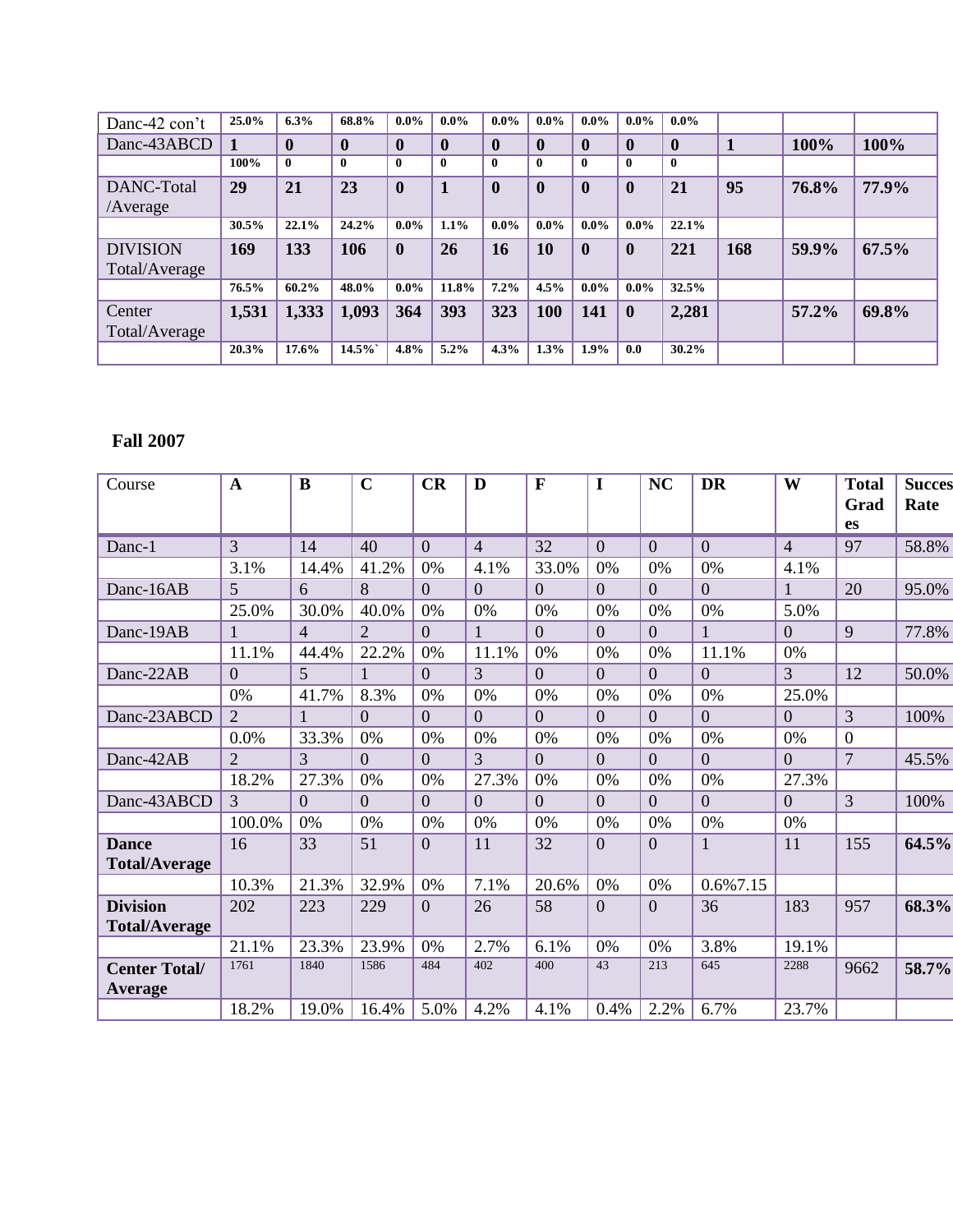# **Fall 2008**

| <b>Course</b>                            | $\mathbf{A}$    | $\bf{B}$           | $\mathbf C$    | CR               | D              | $\mathbf{F}$      | I              | <b>NP</b>        | <b>DR</b>      | W              | <b>Total</b><br>Grad<br>es | <b>Success</b><br>Rate | <b>Retention</b><br>Rate |
|------------------------------------------|-----------------|--------------------|----------------|------------------|----------------|-------------------|----------------|------------------|----------------|----------------|----------------------------|------------------------|--------------------------|
| Danc-1                                   | $\overline{5}$  | 13                 | 9              | $\overline{0}$   | $\overline{0}$ | 17                | $\overline{0}$ | $\overline{0}$   | $\mathbf{1}$   | 10             | 55                         | 49.1%                  | 80.0%                    |
|                                          | 9.1%            | 23.6               | 16.4%          | $0\%$            | $0\%$          | $\overline{30}$ . | 0%             | 0%               |                |                |                            |                        |                          |
|                                          |                 | $\%$               |                |                  |                | 9%                |                |                  |                |                |                            |                        |                          |
| Danc-16AB                                | $\overline{4}$  | $\overline{0}$     | $\mathbf{1}$   | $\overline{0}$   | $\overline{5}$ | $\overline{3}$    | $\overline{0}$ | $\overline{0}$   | $\overline{0}$ | $\overline{4}$ | 17                         | 29.4%                  | 76.5%                    |
|                                          |                 |                    |                |                  |                |                   |                |                  |                |                |                            |                        |                          |
| Danc-19AB                                | $\overline{5}$  | $\mathbf{1}$       | $\overline{4}$ | $\mathbf{0}$     | $\overline{5}$ | $\mathbf{1}$      | $\overline{0}$ | $\boldsymbol{0}$ | $\overline{2}$ | 5              | $\overline{23}$            | 43.5%                  | 69.6%                    |
| Danc-21ABC<br>D                          | 12              | $\overline{3}$     | 6              | $\overline{0}$   | $\overline{0}$ | $\overline{0}$    | $\overline{0}$ | $\boldsymbol{0}$ | $\mathbf{1}$   | 10             | 32                         | 65.6%                  | 65.6%                    |
|                                          |                 |                    |                |                  |                |                   |                |                  |                |                |                            |                        |                          |
| Danc-22AB                                | $\overline{4}$  | $\overline{2}$     | $\overline{5}$ | $\boldsymbol{0}$ | $\overline{2}$ | 6                 | $\overline{0}$ | $\boldsymbol{0}$ | $\overline{3}$ | $\overline{2}$ | $\overline{23}$            | 43.5%                  | 78.3%                    |
|                                          |                 |                    |                |                  |                |                   |                |                  |                |                |                            |                        |                          |
| Danc-23ABC<br>D                          | $\overline{0}$  | $\mathbf{0}$       | $\overline{2}$ | $\overline{0}$   | $\overline{0}$ | $\overline{0}$    | $\overline{0}$ | $\overline{0}$   | $\overline{0}$ | $\overline{0}$ | $\overline{2}$             | 100%                   | 100%                     |
|                                          |                 |                    |                |                  |                |                   |                |                  |                |                |                            |                        |                          |
| Danc-32AB                                | $\overline{4}$  | $\overline{0}$     | $\overline{2}$ | $\overline{0}$   | $\overline{3}$ | $\overline{4}$    | $\overline{0}$ | $\boldsymbol{0}$ | $\mathbf{1}$   | $\overline{2}$ | 16                         | 37.5%                  | 81.3%                    |
|                                          |                 |                    |                |                  |                |                   |                |                  |                |                |                            |                        |                          |
| Danc-42AB                                | $5\overline{)}$ | $\mathbf{1}$       | $\overline{0}$ | $\overline{0}$   | $\overline{0}$ | $\mathbf{1}$      | $\overline{0}$ | $\boldsymbol{0}$ | $\mathbf{1}$   | $\overline{3}$ | 11                         | 54.5%                  | 63.6%                    |
|                                          |                 |                    |                |                  |                |                   |                |                  |                |                |                            |                        |                          |
| Danc-43ABC<br>D                          | $\overline{0}$  | $\overline{0}$     | $\overline{0}$ | $\overline{0}$   | $\overline{0}$ | $\overline{0}$    | $\overline{0}$ | $\overline{0}$   | $\mathbf{1}$   | $\overline{0}$ | $\mathbf{1}$               | 0.0%                   | 0.0%                     |
|                                          |                 |                    |                |                  |                |                   |                |                  |                |                |                            |                        |                          |
| <b>DANC</b><br>Total/Averag<br>${\bf e}$ | 39              | 20                 | 28             | $\overline{0}$   | 15             | 32                | $\overline{0}$ | $\mathbf{0}$     | 10             | 36             | 180                        | 48.3%                  | 74.4%                    |
|                                          |                 |                    |                | $0\%$            |                |                   |                |                  |                |                |                            |                        |                          |
| Division<br>Total/Averag<br>${\bf e}$    | 284             | 26<br>$\mathbf{1}$ | 186            | $\overline{0}$   | 53             | 98                | $\mathbf{1}$   | $\mathbf{0}$     | 43             | 217            | 1,143                      | 64.0%                  | 77.3%                    |
|                                          |                 |                    |                | 0.0<br>$\%$      |                |                   |                |                  |                |                |                            |                        |                          |
| Center<br>Total/Averag<br>${\rm e}$      | 2303            | 2209               | 1686           | 842              | 652            | 84<br>3           | 34             | 348              | 875            | 2766           | 12,558                     | 56.1%                  | 71.0%                    |
|                                          |                 |                    |                | 6.7<br>$\%$      |                |                   |                |                  |                |                |                            |                        |                          |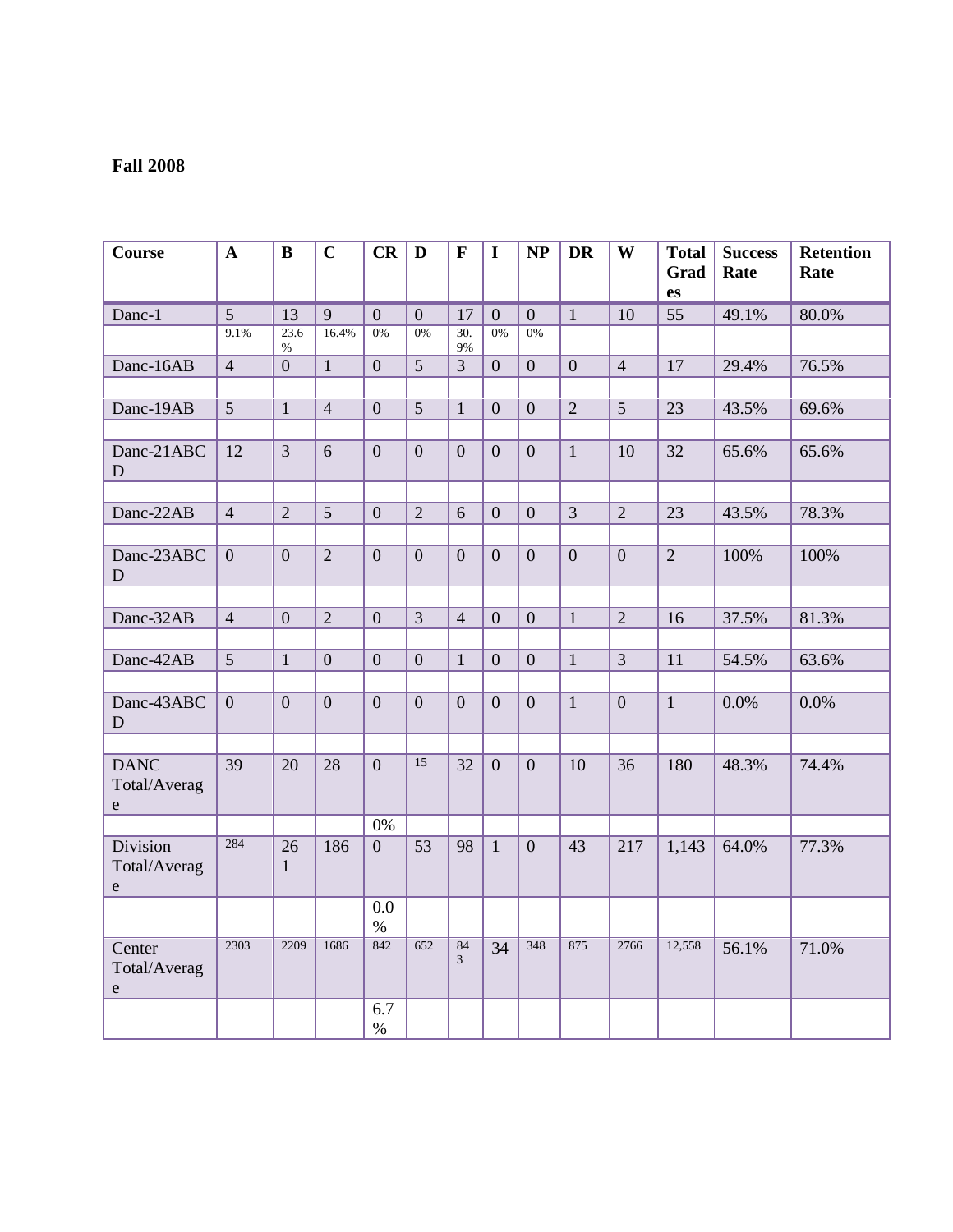# **1.3 Dance Success Rates Fall 2006- Fall 2008**

|                         | <b>Fall 2006</b> | <b>Fall 2007</b> | <b>Fall 2008</b> |
|-------------------------|------------------|------------------|------------------|
| <b>Program: Dance</b>   | 76.8%            | $64.5\%$         | 48.3%            |
| <b>Fine Arts</b>        | 59.9%            | 68.3%            | 64.0%            |
| <b>State avg- Dance</b> | 66.9%            | 67.6%            |                  |
|                         |                  |                  |                  |

# **1.4 Dance Retention Rates**

Fall 2006 Fall 2007 Fall 2008

| Program : DANCE | 77<br>'7.9% | 92.3%                   | 74.4% |
|-----------------|-------------|-------------------------|-------|
| Fine Arts       | 67.5%       | $\overline{ }$<br>'7.1% | 77.3% |
| State avg-Dance | 80.2%       | 79.3%                   | 80.5% |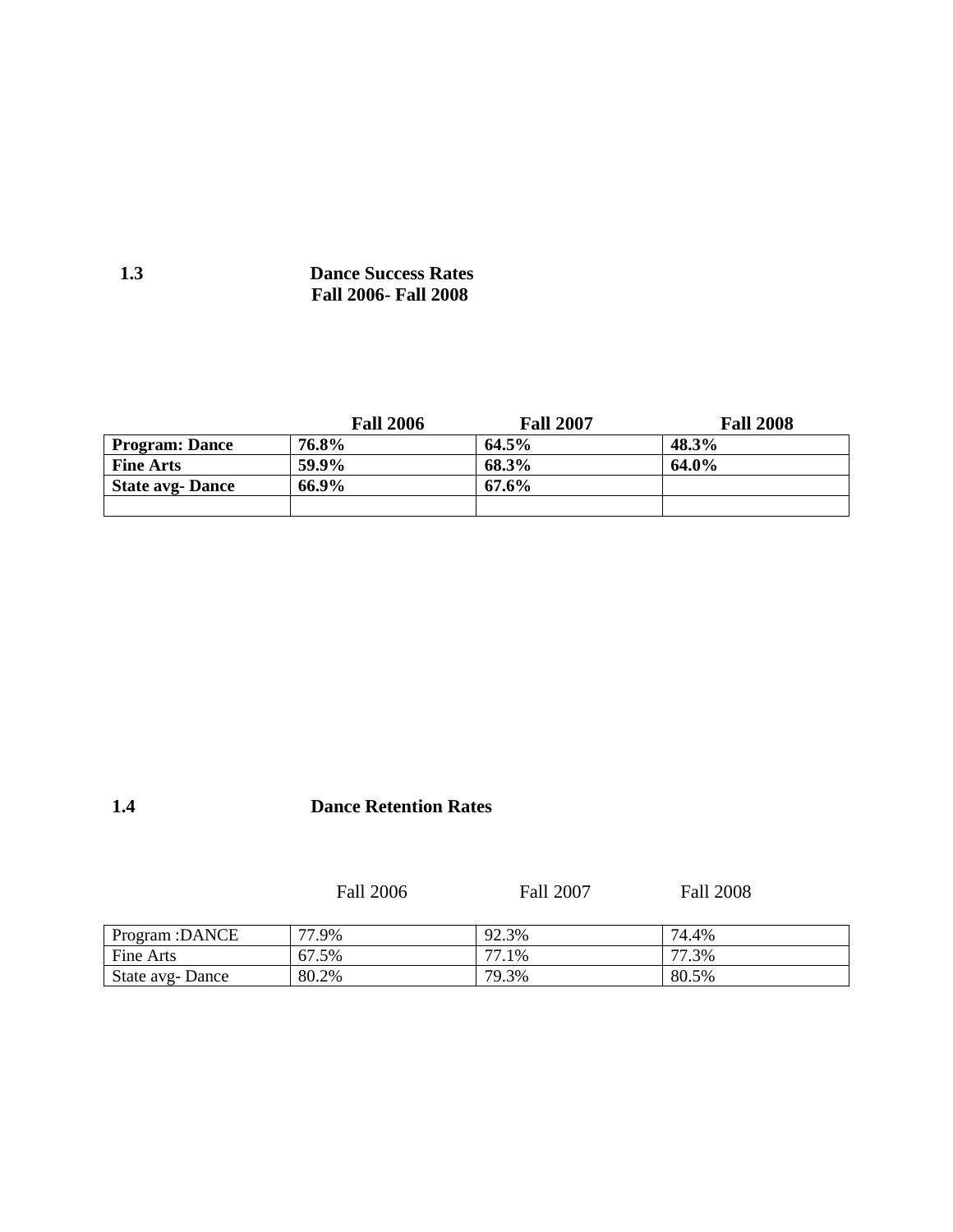# **1.5 Total Annual Program Participation ( 3 year Trend) Years: 2006-07 to 2008-09 Dance Program**

|                         | $\sim$<br>$2006 - 07$ | $7 - 08$<br>∼∩^<br>200 <sup>-1</sup> | -09<br>$2008 -$ | <b>WIN</b><br>verage |
|-------------------------|-----------------------|--------------------------------------|-----------------|----------------------|
| Jount<br>seat<br>Annual | 188                   | 302                                  | 396             | 295                  |

# **1.6 Course, Section, Seat Counts Years: 2006-07 to 2008-09**

|                              | 2006-07   | 2007-08 | 2008-09 |
|------------------------------|-----------|---------|---------|
| Sections                     |           | 15      |         |
| Seats                        | 188       | 302     | 396     |
| <b>Unduplicated Students</b> | 50        | 248     | 335     |
| Seats/Unduplicated           | $\cdot$ 3 | 12      | 1 າ     |
| <b>Students</b>              |           |         |         |

### **1.7** Describe the trend in attrition and success rates

Due to the lost of accreditation in 2006 enrollment declined to about 20%. As accountability became more prevalent to the Compton Community College District, the citizens are beginning to regain a secure sense of trust and their effort to attain an accredited and quality education they are beginning to return to the campus. As to date enrollment has increased to about 65%. The Compton Educational Center has only one dance studio and one full-time dance instructor and one adjunct instructor. Facilities plays a large factor in the scheme of things. Which will be discussed later in this review.

# **1.8 Enrollment. What is the average classroom size? Is it comparative to the above stats?**

During the fiscal management crisis of 2004 and the lost of accreditation in 2006, enrollment in the Dance Department -Compton Center declined due to low enrollment campus wide**.** Prior to

2005 the average enrollment per class was 20 to 30 students with a retention rate of about 80%. Since 2007 enrollment has been increasing on the average of 3.5% **.** 2008-2009 semesters the average class size has been between 16 to 30 students per class, with a retention rate of about 75% to 81.8%. 2009 Fall enrollment stats have increased by 1.2 % . Spring 2010 enrollment has increased by 2%. The classes with the largest enrollment to date are: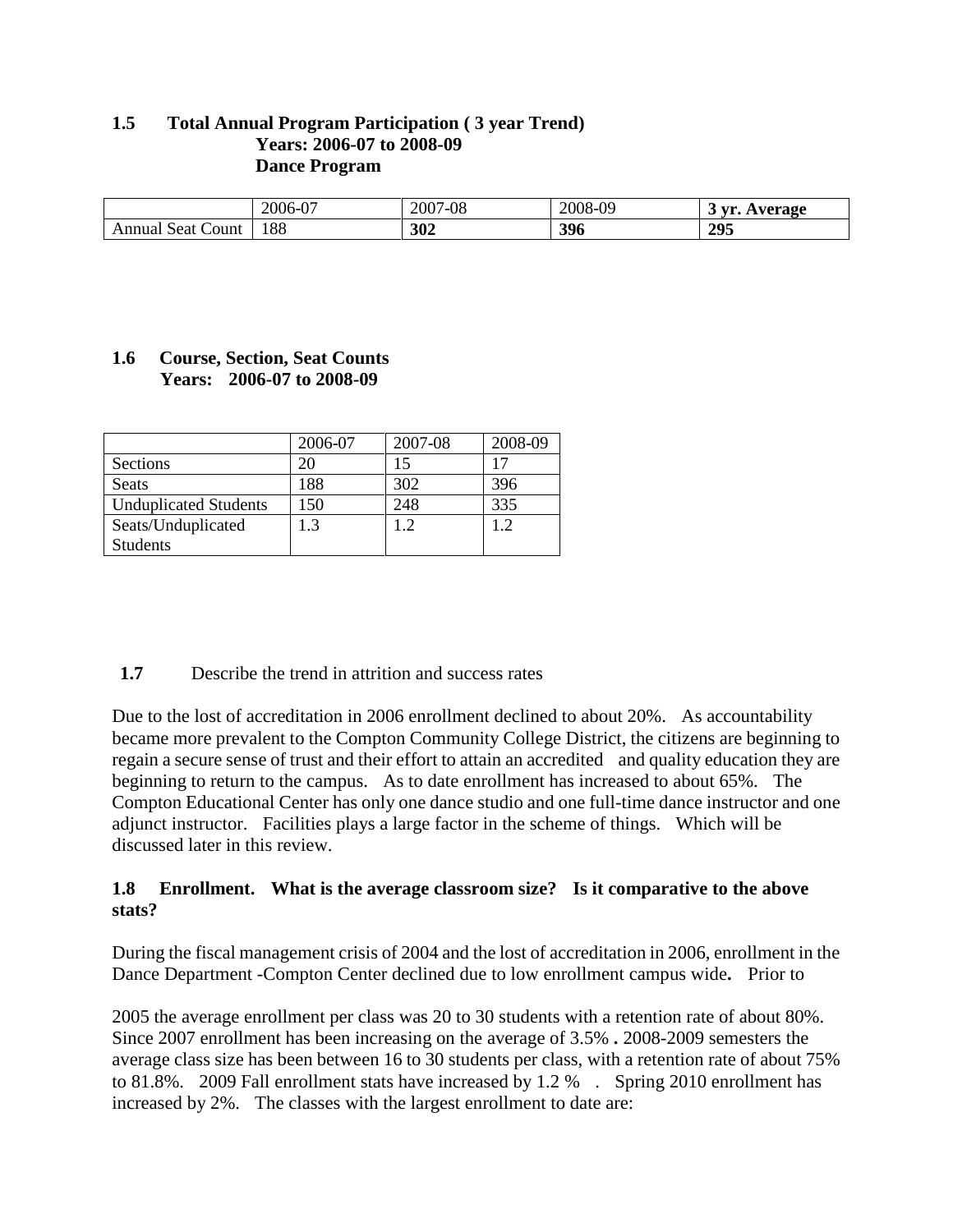Dance Appreciation - Dance 1-with 30 to 45 students each semester -with a waiting list. Pilates Mat- Dance 21abcd- average class size is 25 – 40 with a waiting list. Beginning Dance- Dance 19 ab- average class size is 25 with a waiting list. Modern Dance -Dance 42-43 average class size is 15-20 students Jazz Dance – Dance 22-23 average class size is 15-20 students The above graphs do not reflect the enrollment trends of the Spring semesters. The graphs are reflective of the enrollment trends for the Fall semesters**.** The Spring semesters have a greater rate of enrollment and retention**.**

### **1.9 Analysis of Institutional Research Data ( graph assessment):**

The research shows that the Dance Department at the Compton Center has increased in enrollment and projects that this trend will continue. This will allow for the employment of qualified dance educators and Pilates instructors. This data will justify the need for better classroom facilities, and equipment and supplies.

#### **Recommendations**

It is recommened that the situation with the facility and scheduling of classes should be looked into so that classes can work more effectively for the students. As of right now there is a noise factor with sharing the entire space with the PE Department as for classes congregating at the same time scheduling.

#### **2.0 Curriculum - Course, Content and Articulation:**

Please refer to El Camino College**-** Dance Department for information relating to : Course additions, course deletions , concerns and explanations regarding department/program"s courses and their articulation**.**

# **2.1 Student Learning Outcomes: As provided by the Dance Department of El Camino College**

Dance 1 - Dance Appreciation 3 units

Upon complication of this course the student will be able to analyze and critique dance styles, music, and the artist within a cultural, relevant and historical context.

Dance 16ab- African Dance 1 unit Students will posses knowledge of various African cultures, technical skills, vocabulary and musicality that are germane to the African Cultures.

Dance 17abcd Intermediate African Dance - 2 units

Upon completion of this class the student will have an more advanced knowledge of the African dance culture.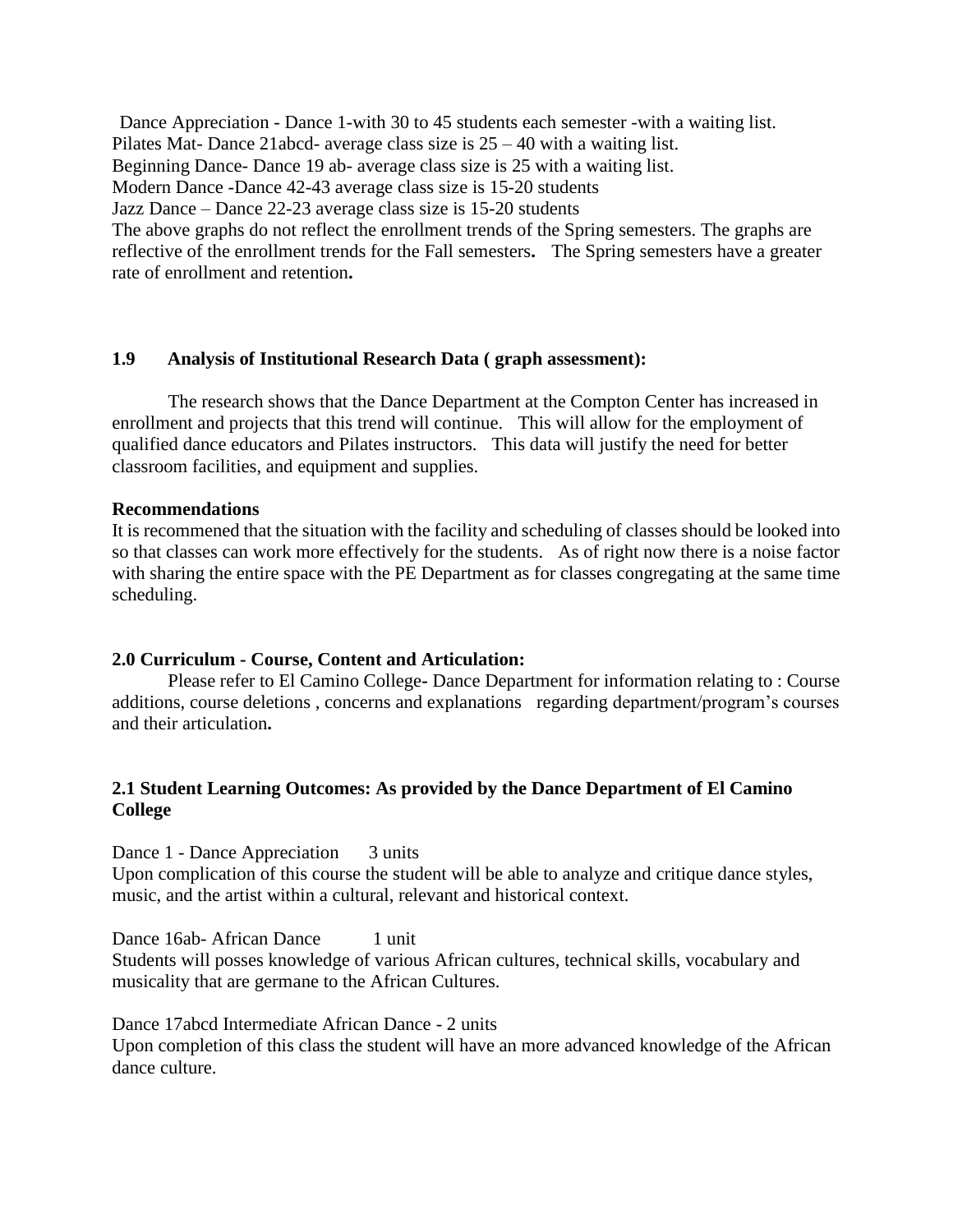Dance 9 Flamenco Dance 2 units Students will possess knowledge of various cultures, technical skills and vocabulary that are germane to the Spanish dance styles.

Dance 19ab- Beginning Dance 2 units Students will be able to apply dance terminology to specific movement sequences in order to demonstrate skill proficiency.

Dance 21abcd Pilates Mat 2 units Students will identify, execute and understand exercises specific to supplemental Pilates Mat training.

Dance 22ab – Beginning Jazz Dance 2 units Students will be able to apply dance terminology to specific movement sequences in order to demonstrate skill proficiency.

Dance 23 abcd - Intermediate Jazz Dance -2 units Students will possess mastery of learned skills ( Dance 22 ab) and advance skills and terminology. The student will develop performance artistry of specific theatrical dance styles.

Dance 32ab - Beginning Ballet 2 units Students will be able to apply terminology to specific movement sequences in order to demonstrate skill proficiency.

Dance 87-Concert Dance Ensemble 1 unit Students will possess a mastery of terminology creative development and goal of the performance artistry.

**El Camino College- Compton Education Center Current staffing; One Full-Time faculty member: Marjeritta Phillips (dance education , lecture ,techniques and skills training and Pilates Mat One Adjunct faculty member: Christiana Taul (Pilates instructor)**

# **2.2 Discuss any needs in facilities, equipment, and/or supplies to support program goals. If requesting additional support, develop and objective**.

El Camino College Compton Educational Center has one dance studio. The dance studio is located in the mezzanine of the gymnasium, located in the southern part of the campus The studio is shared with the Physical Education Department and most times presents a problem in scheduling classes that will best facilitate the learning communities needs ,that is our student clientele.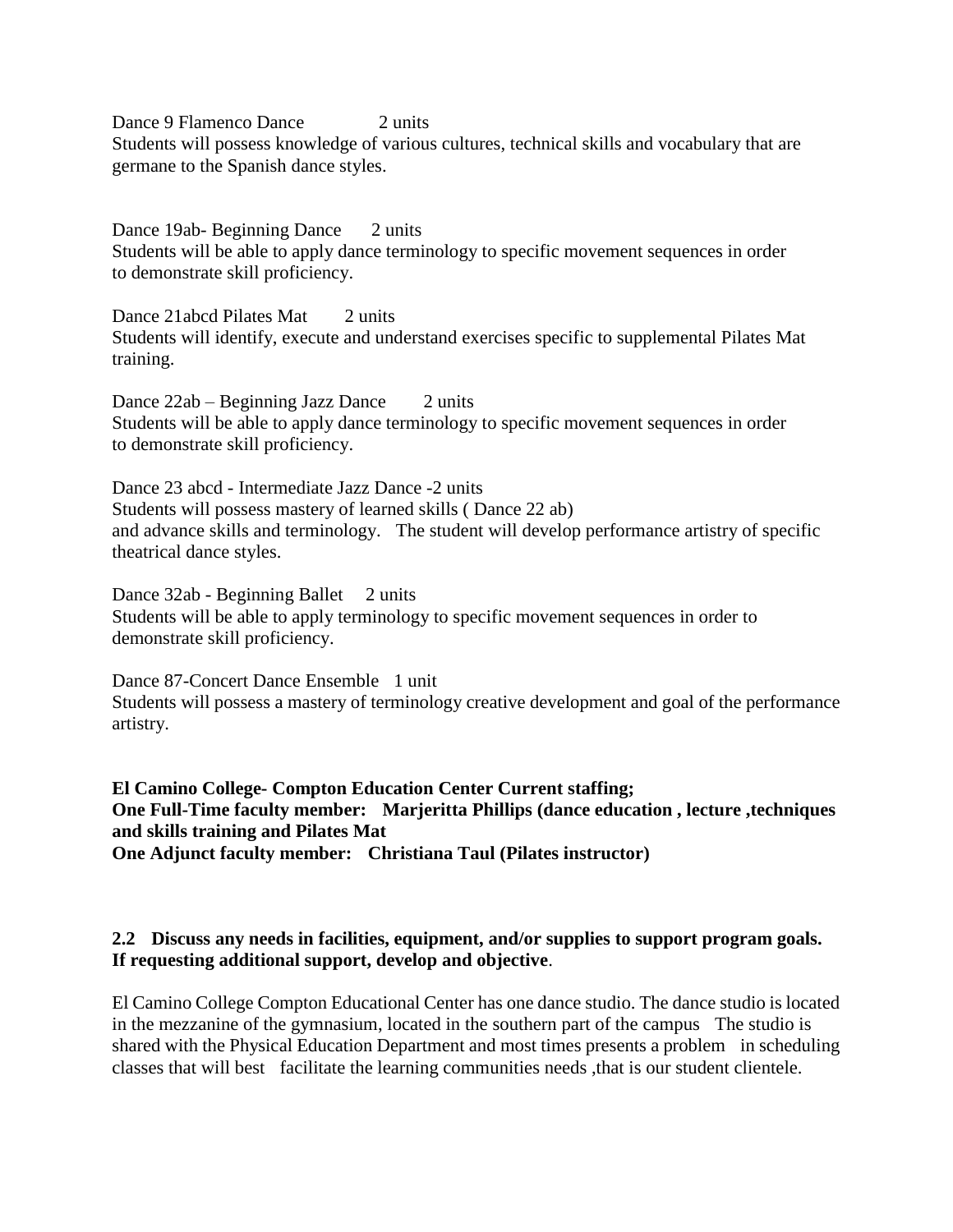The Dance Department is in dire need of the following facility improvements and developments: a. The dance studio is in great need of some type of wall structure that will separate it from the gymnasium downstairs. This will allow for sound proofing in the dance studio from the gymnasium down stairs. This will help the students to remain focused as they learn without any distractions. With the growth and interest in dance, we need at least two dance studios that can be utilized at the same time and by both departments (dance and physical education). This will entail the building of some type of partitioning from the ceiling to the floor. The original space was built to accommodate two dance studios /classrooms .

b. The existing facility needs a fresh coat of paint, the floors needs to be repaired, cleaned and refinished. The dance bars need repairs desperately. The future developed dance space needs a floor that is at least 4' to 6' from the existing hard wood dance floor to allow for a partition of some type.

This space has a cement floor and will need to covered with the proper flooring that will absorb jumps, leaps, and movement velocity (with or without shoes). This space can also be used for the Pilates Mat classes, Yoga classes as well as the dance classes.

c. The Fine Arts Division needs to have a theater to present student"s performances. The theater will be utilized by all departments in the Fine Arts Division. At this time we do not have a theater and have not had one for more than 10 years. It is slated to be repaired in the near future, but is badly need now.

We have such talented students and nowhere to exhibit their works. We are now using the gymnasium and the student lounge to present our productions. This can present a problem due to availability and other programs that take place on the campus. ( Please note that prior to the accreditation issue we were in the process of breaking grounds to have a newly constructed performing arts complex with classrooms , dance studios, art gallery, and theaters that we designed for the Fine Arts Division"s needs).

# **2.1 Goal #1 Short Term (1 year)**

 **Upgrade the existing Dance Studio to eliminate safety hazards and concerns.**

 **1. Install walls ( or some type of sound proof partitioning) in the dance studio to define the dance space from the gymnasium as a separate learning environment.**

 **2. The walls/ partitions will define two separate rooms that will allow dance and Pilates to co-exist without disrupting either the teaching or learning environments- this will allow for more classes to be offered during the day and evening. Thus creating a interest in dance arts as a viable art form -therefore increasing enrollment and retention. The hiring of more dance educators that will help broaden students movement vocabulary and opportunities for students that are interested in attaining knowledge towards becoming actively employed in the dance industry..**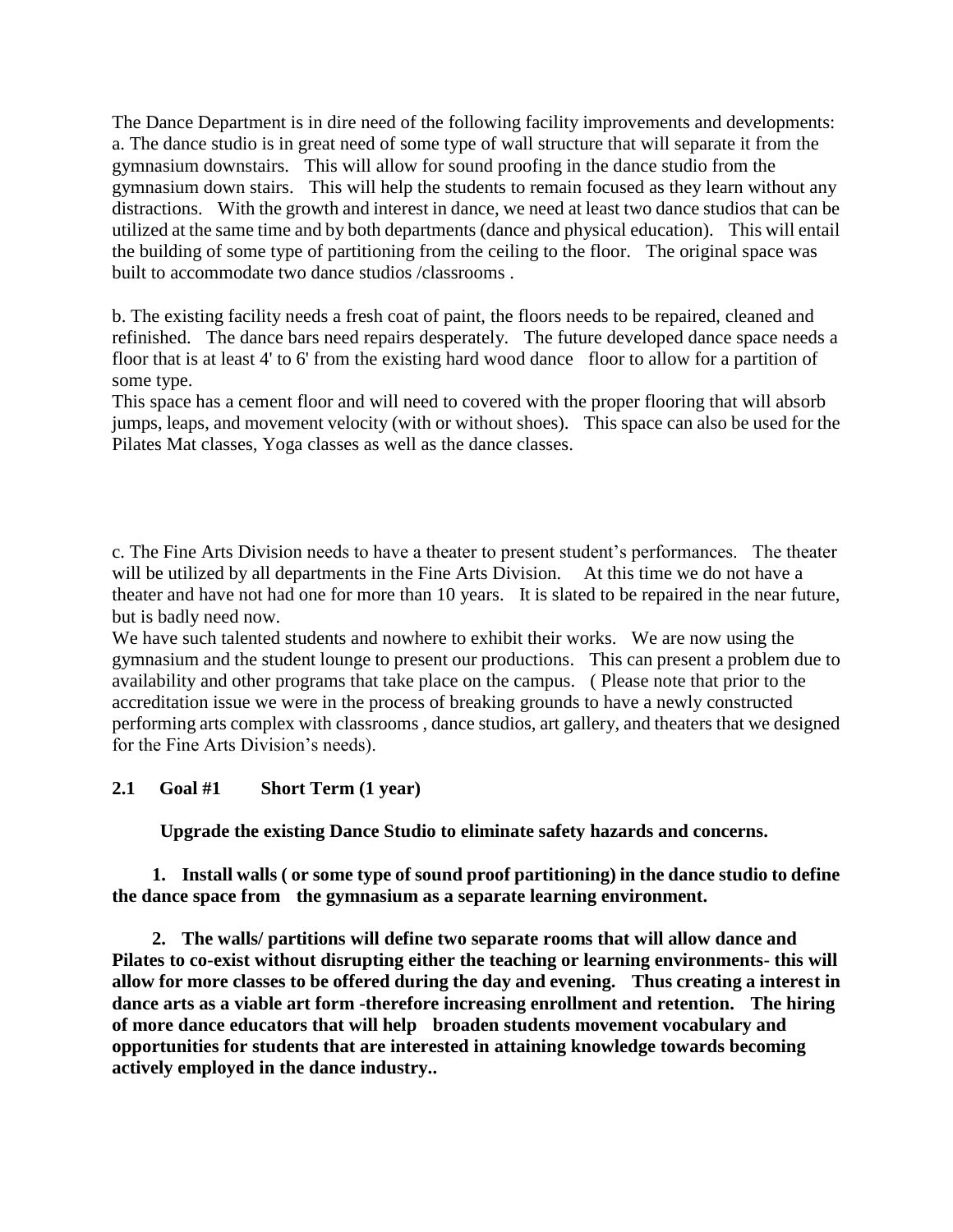**3. Repair flooring. There are some areas on the existing floor that are uneven and in need of immediate repair. By doing the immediate repairs, this will help prevent physical injury to myself or the students.**

 **4. Floors need to be deep cleaned and refinished. That is deep cleaned, refinished and varnished. No wax !!( waxing can cause slipping and injury)**

**5. The second studio should have a properly laid- sprung flooring ( raised approximately 4 inches from the existing concrete floor) and sound proof walls. This is important to the improvement and development of the Dance Department at the Compton Center.**

**6. Replace and repair broken mirrors that were damaged during last Spring 2009 earthquake. These mirrors must be properly secured to the wall with brackets and adhesive.**

- **7. Dance barres need to be repaired and tightly secured.**
- **8. Classroom needs a fresh coat of paint.**
- **9. Repair upstairs water fountain**

**10. Repair leaky roof in the Gymnasium ( Dance Studio)**

**11. Purchase audio and video equipment, teaching supplies ( CD's. DVD's, Camcorder and literature).** 

**Evaluation of Goals:**

**The students will have a greater productive learning experience which leads to better retention of the student learned outcomes. The dance Major and Minor will have an adequit learning environment that will help them to be able to compete in a very competitive field the dance industry. This will help facilitate the mission statement and educational goals at the El Camino College- Compton Educational Center**

### **2.2 The following are budgetary needs and cost of the Dance Department:**

Cost:

1. The mezzanine in gymnasium needs to be divided into two (2) distinct spaces . \$30,000.00

2. Dance studio partition - Separating the gymnasium from the studio.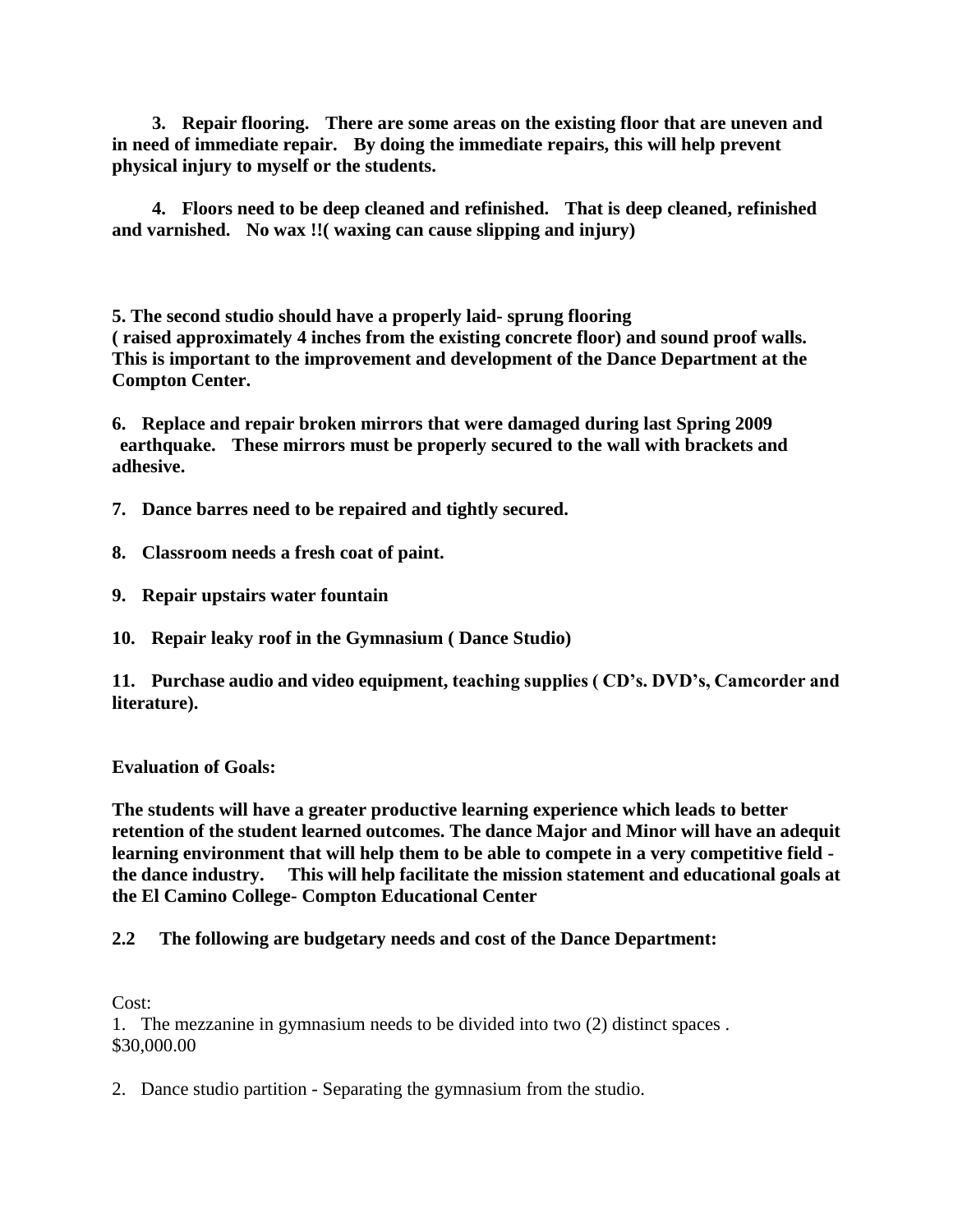\$25,000.00

- 3. Painting of the exiting dance studio.
- \$ 5,000.00
- 4. Painting of future studio
- \$ 5,000.00

5. Floors need to be repaired and refinished in the existing dance studio. \$ 7,000.00

6. Flooring for the newly renovated dance/Pilates/yoga studio. Hardwood Sprung flooring.

\$ 35,000.00

- 7. Portable JBL stereo system with surround sound. \$...... 700.00
- 8. Portable Cam -recorder \$......700.00
- 9. Budget for dance video, music. \$...... 500.00
- 10. Student costumes, dance brochures and Flyers. \$.......500.00
- 11. Musicians (4) for African Dance Classes Fiscal year (15 weeks)-one day per week  $\quad \textcircled{e} \$  \$ 30.00 per drummer  $4x $30.00$  per Week = \$ 120.00 x 15wks = \$1800.00 \$1800.00 \$
- 12. Theatrical Stage Lighting Equipment- for the Dance Department \$45,000.00
- 13. Replace worn Marley flooring strips  $(5) \otimes $200.00$  each = \$1000.00

# **3.0 Discuss how FTES trends will impact your program. Include any need for increasing your program faculty**.

\_\_\_\_\_\_\_\_\_\_\_\_\_\_\_\_\_\_\_\_\_\_\_\_\_\_\_\_\_\_\_\_\_\_\_\_\_\_\_\_\_\_\_\_\_\_\_\_\_\_\_\_\_\_\_\_\_\_\_\_\_\_\_\_\_\_\_\_\_\_\_\_\_\_\_

\_\_\_\_\_\_\_\_\_\_\_\_\_\_\_\_\_\_\_\_\_\_\_\_\_\_\_\_\_\_\_\_\_\_\_\_\_\_\_\_\_\_\_\_\_\_\_\_\_\_\_\_\_\_\_\_\_\_\_\_\_\_\_\_\_\_\_\_\_\_\_\_\_\_\_\_\_

The Dance Department is growing .FTES are climbing and as this trend continues to develop , we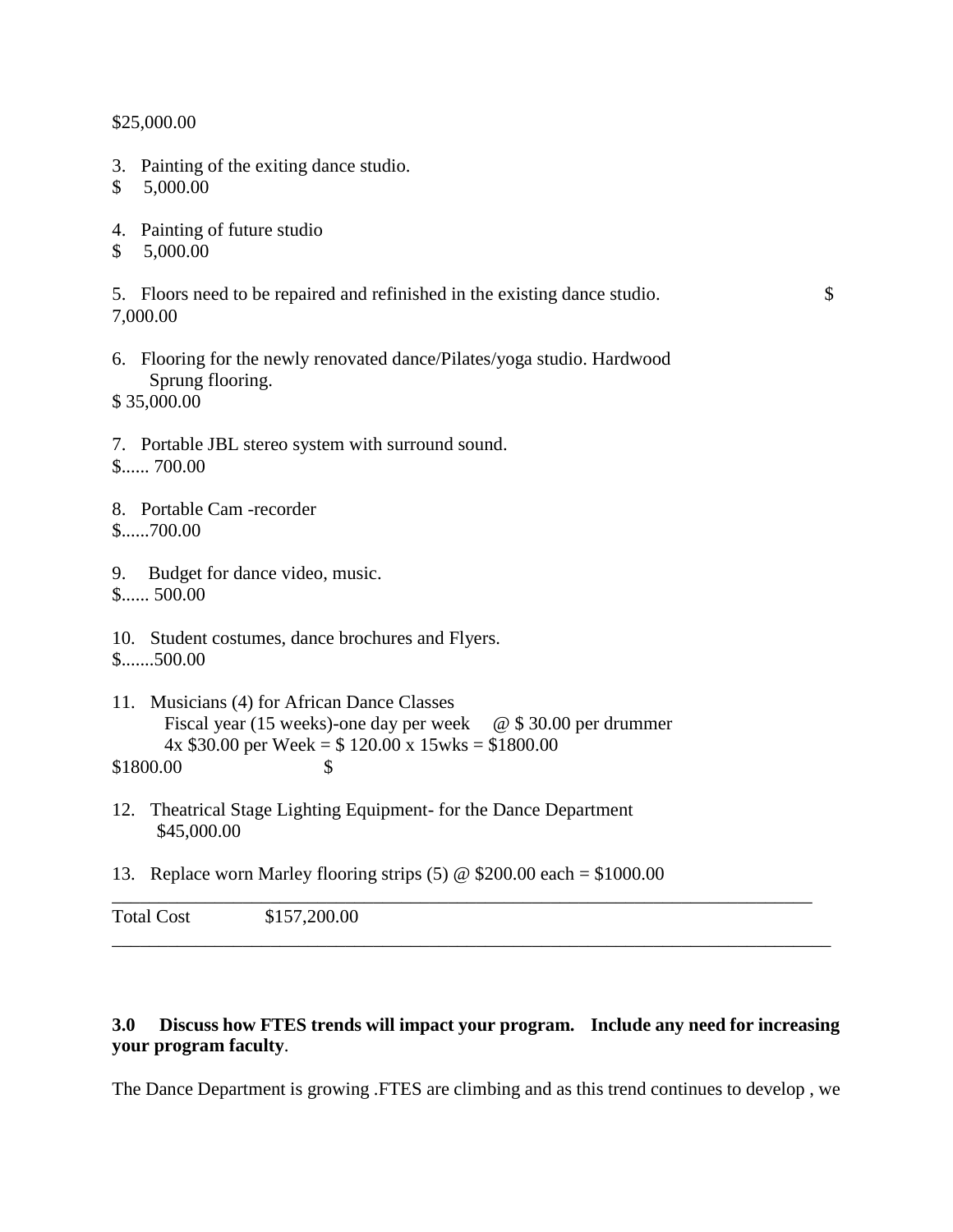will need qualified dance pedagogist with the following degrees ( dance majors preferred). MA, MFA or PhD. In the following areas of concentration: Dance techniques in Ballet, Modern Dance ,Jazz Dance, World Arts and Cultures dance techniques, Choreography, Production and Performance. The department needs at least at this time one adjunct instructor. This teacher must be able to teach more than one discipline. This will allow for a more comprehensive dance program.

**3.1 Professional Development** engaged in by faculty member(s) in the program since 2005:

Studies Abroad: 2005-2006 December2005 - January 2006 Senegal and Gambia West Africa Three weeks Drum and Dance Intensive Dance Classes were taught by: Toucaru Camera - National Ballet du Senegal Mareme Faye -Formally of the National Ballet du Senegal Drum Classes were taught by: Thione Dioup and Idy Faye

2009 January 2- February 2, 2009 Senegal One month Drum and Dance Intensive Techniques taught: Djembe, Kutiuro, Sabar, Serere Dancing, Bec

20010-2011 December 28,2010- January 11, 2011

Five of the Compton Center students will be accompanying me on the trip.

This trip will be a two week dance and drum Intensive.

Mareme Faye and I will be taking 10 students to Senegal West Africa to study traditional Senegalese Dance techniques. Two dance classes and one drum class per day. The students will be from the Compton Educational Center and various Universities in California and Washington State.

3.2 Conferences / workshops attended by faculty member(s) : At this time Compton Educational Center has one Tenured instructor - Marjeritta Phillips

The Conferences and Workshops that are listed were attended by Marjeritta Phillips. 2006- Senegal, West Africa Dance Intensive Three Weeks Winter session

1. March 2006 Diamno Coura West African Dance Conference -Oakland, Ca

2. May 2006 Lahydi Dance Conference - Oakland , Ca.

3 July 2-9 2006 -Camp Fareta- African Dance Camp Sierras Forrest, Fresno,Ca

2007- February 21, 2007 I taught a West African dance Workshop at the Compton Center March 7, 2007- I taught Katherine Dunham technique workshop March 2007 Diamono Coura West African Dance Conference- Oakland, Ca

2008-February 1-3 2008" Dance South LA" I participated and was also on the planary roundtable discussion focused on High School and Community College"s were do we envision dance in the future.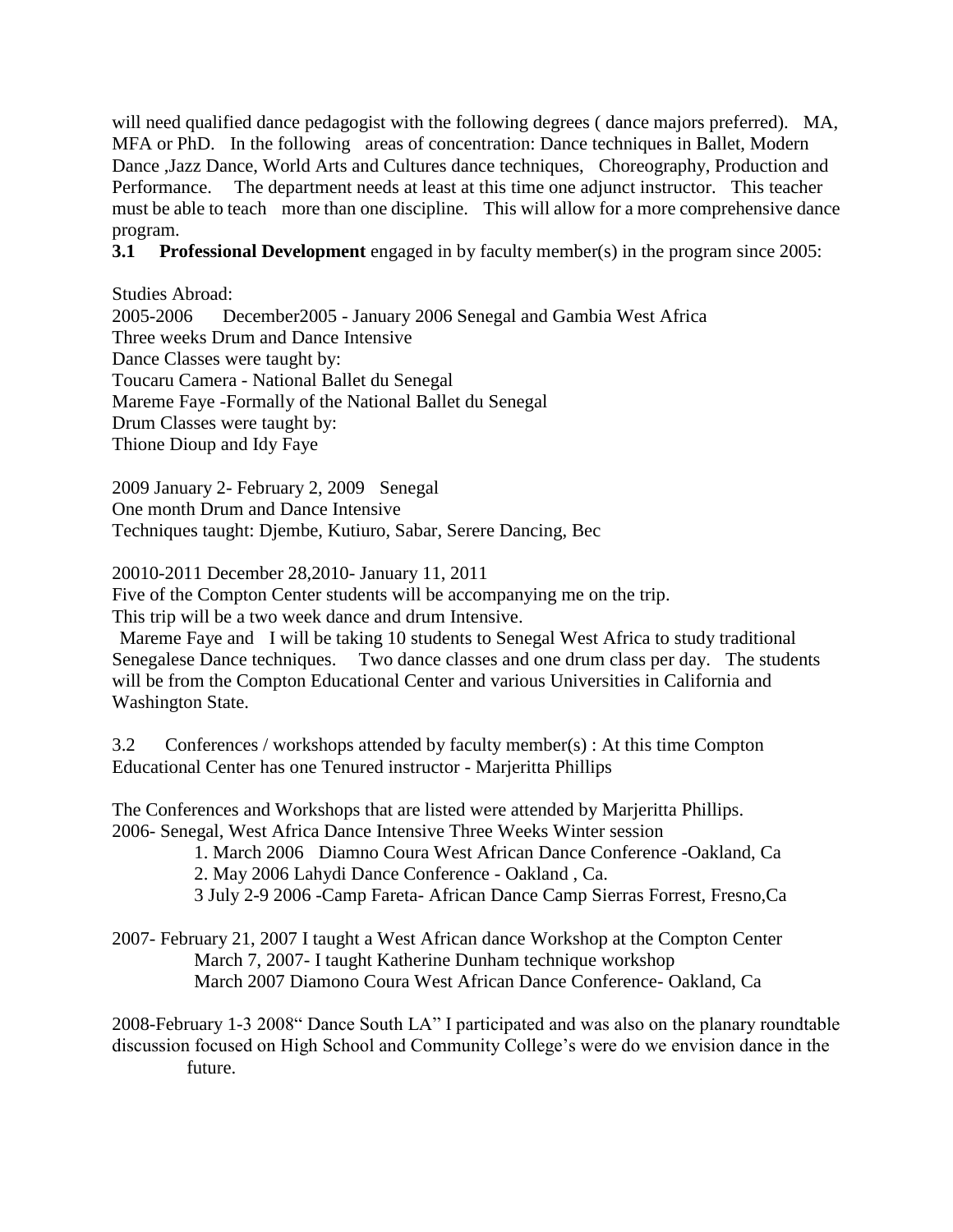February 2, 2008 I took a Lyrical Modern Dance and Choreography workshop with Carmen De Lavallade.

March - Diamono Coura West African Dance Conference- Oakland , Ca May- Lahydi Dance Conference- Oakland ,Ca. July 8-15 Camp Fareta- Fresno ,Calif - Sierra Mountains

2009-

January 2, 2009- February 2, 2009-I studies abroad in Senegal, West Africa for one month. This trip was designed to focus on Kutiro and Sabar dancing .These are the dances of the Serere People - of the village of Gist, which is located 50 miles outside of Dakar, Senegal. My dance classes were scheduled in the afternoons from 4:00pm to 7:30 pm . My companions had two classes per day . I had only one per day during the week of January 19, 2009 to January 23, 2009 . While I was there I had the opportunity to teach at the University of Dakar, Senegal. January 19,2009 to January 23,

2009 9:00am- 12:00noon. I taught Lester Horton Technique and Modern Abstract techniques utilizing some of Senegalese diaspora to execute and expand upon their movement vocabulary.

March 15-15, 2009 - Diamono Coura West African Dance Conference

May 6-10,2009 - Lahydi Dance Conference- Oakland , Ca.

July 11, 2009- Dance workshop in Congonese dance techniques with Mabeba

3.2 Conferences and Workshops that have been presented to the dance learning community-Compton Center.

Since 1996 The Compton Community College District has been host to the Compton Community College) Annual African Drum and Dance Conference . The Compton Center continues to provide this rich and rewarding learning experience to our students and dance community. The conference is held annually in late October or November. Instructors are internationally known for their teaching skills. The conference offers a variety of dance styles: such as African dance and drum techniques from Guinea West Africa, Mali, Liberia, Nigeria, Senegal, Gambia, The Congo. We also have presenters that teach Haitian dance techniques, Cuban dance techniques, Katherine Dunham technique, Flamingo, Salsa partnering techniques, Belly Dancing,

Jazz Dance, Modern Dance techniques and Hip Hop to name a few.

Past Presenters: Dance

Mareme Faye - Senegal ( Katuro)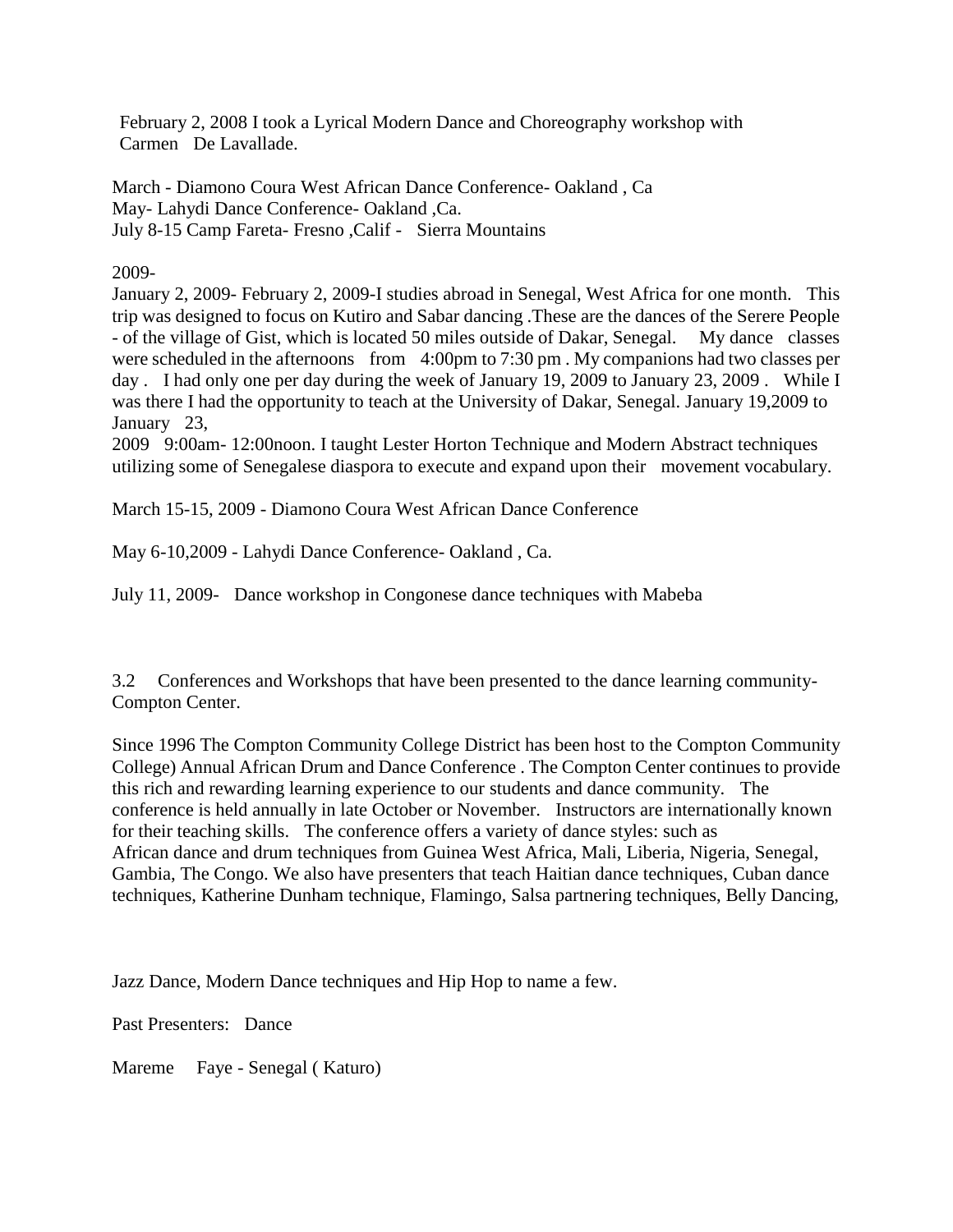Yousouff Koumbassa- Guinea

Alseny Soumah- Guinea

Aziz Faye - Senegal ( Sabar)

Mariatou Camara - ( Guinea)

Bento Li - Senegal ( Sabar)

Nzinga Camara - (Guinea )

M"bemba Bangoura ( Guinea)

Ronald E. Brown ( Lester Horton Technique)

Steve Siemein ( Broadway Jazz Dance Techniques)

Andrew William ( Video Hip Hop)

Marjeritta Phillips ( Cabaret Belly Dance Techniques)

Past Presenters : Drum Mamady Keita Guinea ( Djembe and DunDun) Malik Sow- Senegal ( Djembe and DunDun) Karamba Diabate- Guinea ( Djembe and Dun Dun) Mamadouba Mito Camara - Guinea ( Djembe and DunDun) M"bemba Bangoura - Guinea. (Djembe and Balaphon) Yah Yah Quarrals- Guinea- ( Djembe and Dun Dun) Derf Reclaw - Latin and Haitian Drumming (Congas) Mariatou Tore - Guinea ( Womens Doun Dounbah drum class) Titus Foso- Cameroon

Conference and Workshops 2009 -2010 Possible Presenters: Dance Instructors: Mareme Faye ( Katuro) Ndeye Gueye - Senegal ( Sabar) Yousouff Koumbassa- Guinea Mabeba Congonese) M"bayero ( Congonese) Nykanie - Guinea Mariatou Camera - Guinea Mariatou Tore - Guinea Drum and Dance) Aziz Faye- Senegal ( Sabar) Carlos Spivey- Guinea / Senegalese